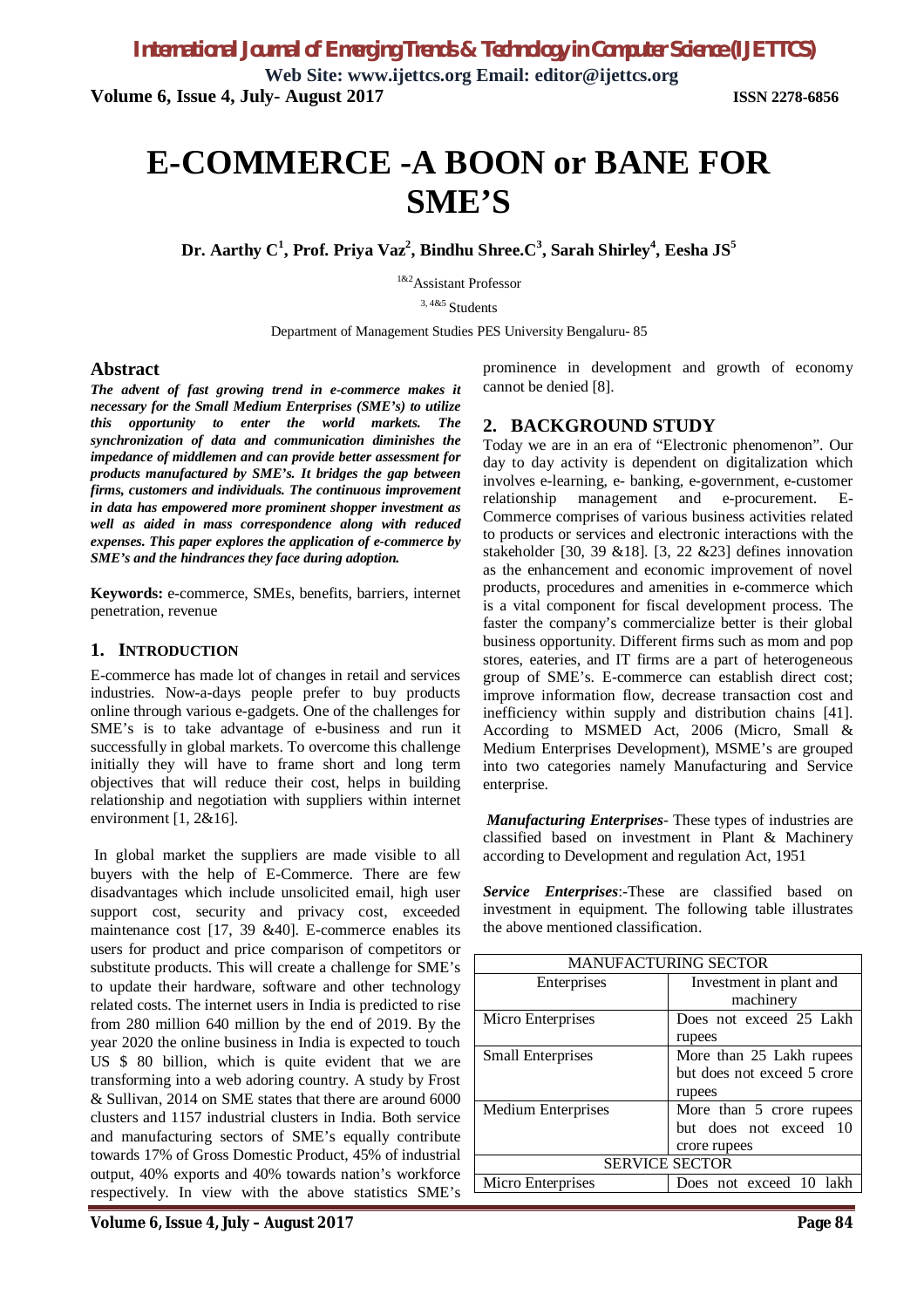# *International Journal of Emerging Trends & Technology in Computer Science (IJETTCS)*

**Web Site: www.ijettcs.org Email: editor@ijettcs.org Volume 6, Issue 4, July- August 2017 ISSN 2278-6856**

|                           | rupees                      |
|---------------------------|-----------------------------|
| <b>Small Enterprises</b>  | More than 10 lakh rupees    |
|                           | but does not exceed 2 crore |
|                           | rupees                      |
| <b>Medium Enterprises</b> | More than 2 crore rupees    |
|                           | but does not exceed 5 crore |
|                           | rupees                      |

### **3. BENEFITS AND BARRIERS OF E-COMMERCE**

The global access to internet and extent of ecommunication has opened doors for trade and economic exchange in many countries. Organizational practices are changing due to revolution in information technology. Internet has become a flexible, cost effective and efficient medium for business [19, 27 &41]. E-commerce enables firms to increase competence through rendering customized products and services by integrating better designs and process [28]. Organizations can cut down indirect cost and warehousing expenses through enhanced computerization process within short span of time.

SME's can benefit from e-commerce by targeting more market segments thereby reducing their distribution cost and increasing the sales. Initially they may have difficulty in developing a structured website due to lack of finds and expertise, but in the long run they will need it to survive and prosper. Research states that huge advantages can be accomplished by those SMEs who implement and utilize ebusiness effectively  $[20&37]$  whereas  $[5 & 213]$  says that not all SME's are equally profitable except service industries. [26 & 27] categorized e-commerce outcomes as either direct or indirect which may be either quantifiable or not. SME's benefits can be reaped within short period of time or it may take longer time to achieve [5]. Fig.1 represents the e-commerce benefits.



**Fig.3.1** Benefits of E-commerce

According to [10, 15 & 17] e-commerce not only reduces cost but also effort in searching goods and services thereby saving time. [20] Argues that SME's will face different web based hindrances. To overcome this hindrances government has attempted to takedown a portion of the obstructions confronted by SME's in receiving and utilizing e-business. Other studies state that conquering these hindrances is a noteworthy test for strategy producers and SMEs alike [36]. The other impediments faced by SME's are lack of knowledge, skill set of workforces,

concerns regarding authentication and promptness to agree with the change in technology [35], technical or social, internal or external where internal barriers are system and resource based while external are based on supply, demand and environmental barrier [14], doubts about security and safety are also considered as other important problem in implementing e-commerce [38]. To resolve these hindrances organizations should assure customers that their transactions are secured and authenticated [4]. The below Fig.2 highlights the barriers in adopting e-commerce in SME's



**Fig.3.2** Barriers of E-commerce

#### **4.CONCLUSION**

E-commerce has revolutionized the functions and activities of today's business. This study explores an understanding about the benefits and barriers in adoption of e-commerce by SMEs in India. Gone are the days where SME's concentrated on domestic business activities. The entry of internet has reformed the way SME's function to withstand themselves in the global markets. To put it in nut shell the SMEs adopting e-commerce will have potential benefit of increase in revenue, lower marketing and distribution cost, better accessibility and geographical reach irrespective of barriers.

#### **References**

- [1]. Afshar Jahanshahi, A., Khaksar, S.M.S., Jamali, P.M. and Bairagi, K.P. (2011), "The application of electronic commerce among small and medium enterprises", Business Processes View International Journal of Business and Social Science, pp. 142-148
- [2]. Asghar Afshar, Jahanshahi and Stephen X. Zhang (2013), E-Commerce for SMEs: Empirical insight from three countries, Journal of Small Business and Development, Vol.20, No.4, pp.849-865
- [3]. Brem, A. (2008), the Boundaries of Innovation and Entrepreneurship – Conception Background and Selected Theoretical and Empirical Aspects, Gabler, Wiesbaden.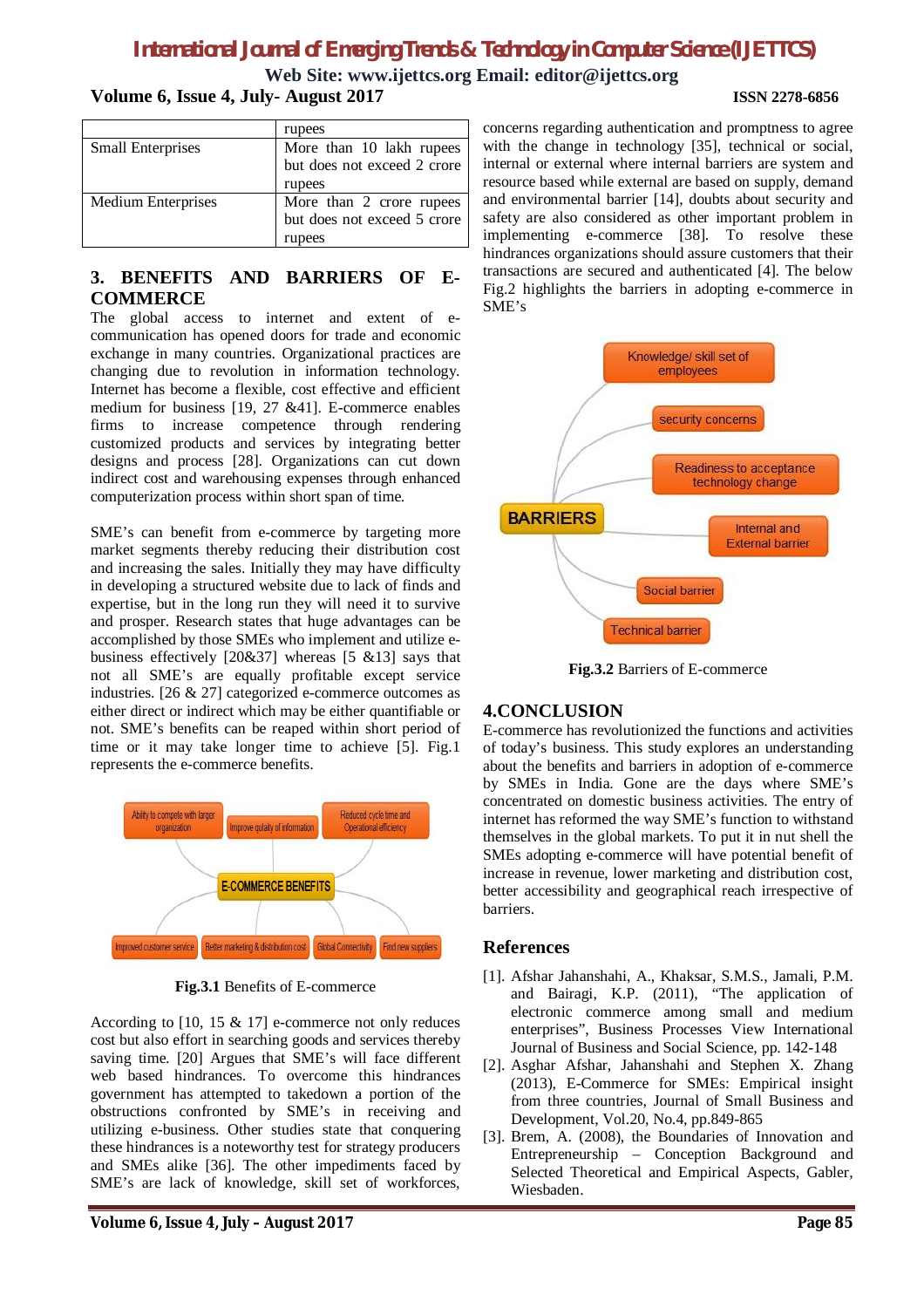## *International Journal of Emerging Trends & Technology in Computer Science (IJETTCS)*

**Web Site: www.ijettcs.org Email: editor@ijettcs.org**

#### **Volume 6, Issue 4, July- August 2017 ISSN 2278-6856**

- [4]. Cheung, C.M.K. and Lee, M.K.O. (2006), "Understanding consumer trust in internet shopping: a multidisciplinary approach", Journal of the American Society for Information Science and Technology, Vol. 57 No. 4, pp. 479-492.
- [5]. Dube Thulani,Chitura Tofara, Runyowa Langton (2010), "Electronic Commerce Benefits and Adoption Barriers in Small and Medium Enterprises in Gweru, Zimbabwe", Journal of Internet Banking and Commerce,15 (1), 2010.
- [6]. Fenech, T. and O'Cass, A.O. (2001), "Internet users' adoption of web retailing: user and product dimensions", Journal of Product & Brand Management, Vol. 10 No. 6, pp. 361-381.
- [7]. Frost, and Sullivan (2014), India SMB Market: Monitoring Emerging Markets, Nasscom.
- [8]. Firstbiz-Greyhound (2014-15), The Indian SME Survey.
- [9]. GoldmanSachs, (2015), India Internet-Unlocking the potential of billion digital users
- [10].Grover, V. and Ramanlal, P (2000), "Playing the ecommerce game", Business and Economics Review, Vol. 47 No. 1, pp. 9-15
- [11].http://articles.economictimes.indiatimes.com/2013- 06-09/news/39834857\_1\_smes-workforce-small-andmedium-enterprises
- [12].http://www.dcmsme.gov.in/ssiindia/defination\_msme. htm
- [13].Hutt, M.D. and Speh, T.W. (1998) Business marketing management: a strategic view of industrial and organisational markets, Dryden Press, Fort Worth Texas, Vol 3 Number 4, pp 213-226
- [14].Istrum, C., Magnusson, M., Scupola, A. and Tuunainen, V.K. (2003) "SME barriers to electronic commerce adoption: nothing changes-everything is new"Availableat:http://www.brnt.hcinut.edu.vn.MIS/ Reading%20materials/SME%Barriers%20Electronic% 20commerce.pdf
- [15].Kent, R. and Lee, M. (1999), "Using the internet for market research: a study of private trading on the internet", Journal of Market Research Society, Vol. 41 No. 4, pp. 377-385.
- [16].Khatibi, A., Thyagarajan, V. and Seetharaman, A. (2003), "E-commerce in Malaysia: perceived benefits and barriers", VIKALPA, Vol. 28 No. 3, pp. 77-82.
- [17].Lee, C.-S (2001), "An analytical framework for evaluating e-commerce business models and strategies", Internet Research, Vol. 11 No. 4, pp. 349- 359
- [18].Mesenbourg, T.L. (2001), Measuring Electronic Business: Definitions, Underlying Concepts, and Measurement Plans, US Bureau of the Census, Suitland,
- [19].MD. Nath, R., Akmanligil, M., Hjelm, K., Sakag, T. and Schultz, M. (1998), "Electronic commerce and the internet: issues, problems, and perspectives", International Journal of Information Management, Vol. 18 No. 2, pp. 91-100.
- [20].MacGregor, R. and Vrazalic, L. (2005a) "A basic model of electronic commerce adoption barriers: a

study of regional businesses in Sweden and Australia" Journal of small business and enterprise development.

- [21].MacGregor, R. and Vrazalic, L. (2005b) "Role of small business strategic alliances in the perception of benefits and disadvantages of e-commerce adoption in SMEs", Vol 12 Number 4 pp 510-527
- [22].OECD (2000), A New Economy? The Changing Role of Innovation and Information Technology in Growth, OECD Publishing, Paris.
- [23].OECD (2004), "Financing innovative SMES in a global economy", OECD Conference of Ministers Responsible for Small and Medium-sized Enterprises (SMES) Promoting Entrepreneurship and Innovative SMES in a Global Economy:
- [24].Pramit Battacharya (2016), https://blog.ipleaders.in/impact-e-commercesmes/#\_ftn4.
- [25].Poon, S. and Strom, J. (1996) "Small businesses use of the Internet: some realities" Available at: http://www.isoc.org/inet97/proceedingd/C2/C2.HTM (accessed 30 March 2007)
- [26].Poon, S. and Swatman, P.M.C. (1997) "Small business use of the internet: findings from Australian case studies" Available at: http://CollECTer.org.archives/1997\_April/08.pdf (Accessed 30 May 2007)
- [27].Raman, D. (1996), Towards a More Responsible and Inclusive Globalization, Istanbul, Turkey 3–5 June 2004, OECD Publishing, Paris, Cyber assisted business, EDI as the backbone of electronic commerce, EDI-TIE.
- [28].Richardson, M. (2007), Current Issues in Marketing in the Information Age, 2nd ed., Seneca College, and University of Toronto (Scarborough campus & Mississauga campus).
- [29].RitaRahayu , JohnDay (2017), "E-commerce adoption by SMEs in developing countries, evidence from Indonesia, Eurasian Business Review, 2017, pp. 25- 41.
- [30].Rosen, A. (2000), The E-commerce Question and Answer Book, American Management Association, New York, NY
- [31].Rita Teaoita (2016), E-commerce Platform can give SME's access to global markets, Economic Times.
- [32].Shooting for the stars, FCCI-KPMG in India report on Media and Entertainment, 2015
- [33].Stanfield, M. and Grant, K. (2003a) "An investigation into issues influencing the use of the Internet and electronic commerce among small-medium sized enterprises" Journal of electronic commerce research, Vol 11 Number 3, pp 315-328.
- [34].Stanfield, M. and Grant, K. (2003b) "Barriers to the take up of electronic commerce among small-medium sized enterprises" Informing science, Vol 4, Number 1, pp 15-33
- [35].Stockdale, R. and Standing, C. (2004) "Benefits and barriers of electronic-Marketplace participation: an SME perspective" The Journal of enterprise information management, pp 737-745 JIBC April 2010, Vol. 15, No.1 - 17